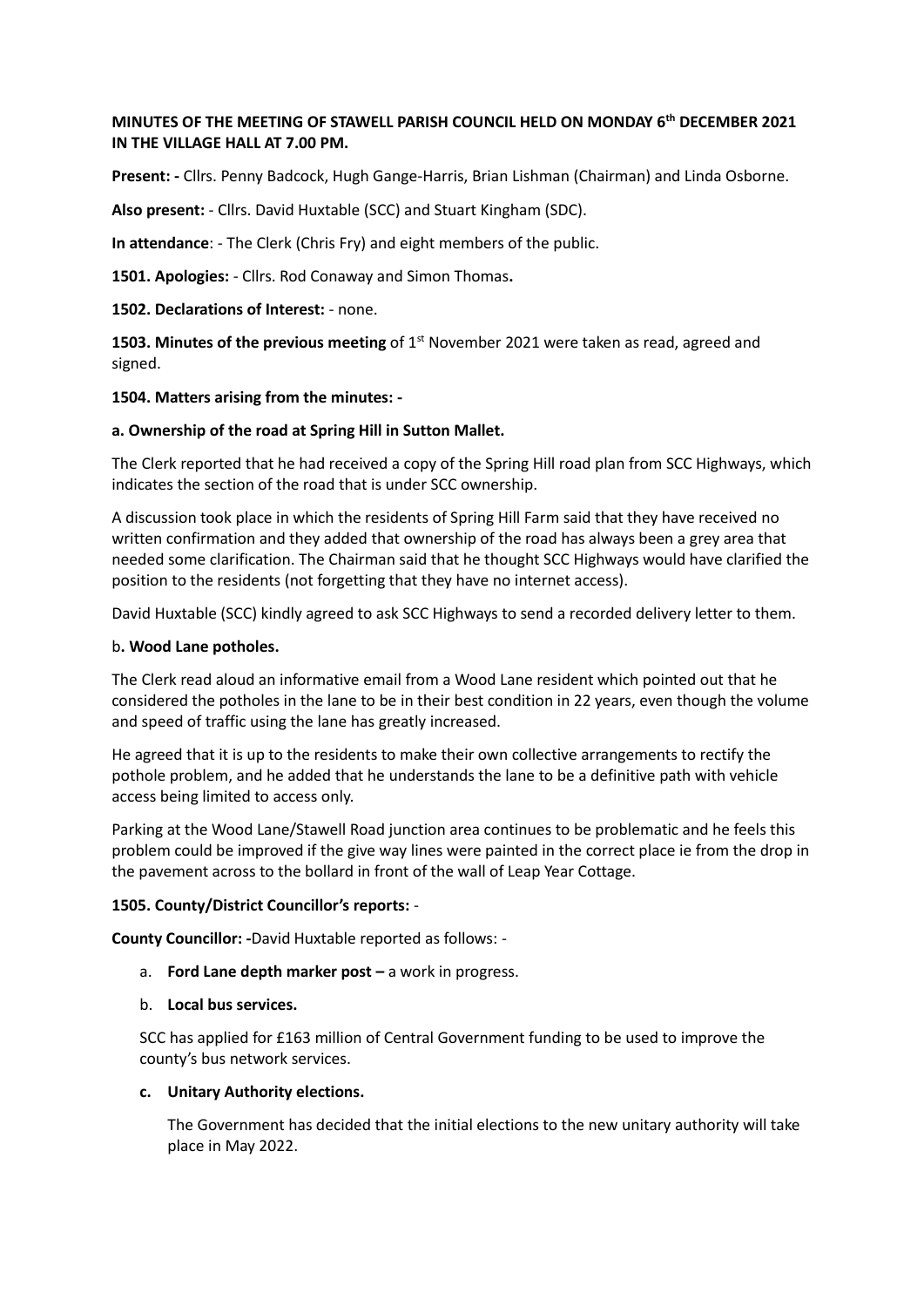### **District Councillor's report:** - Stuart Kingham reported as follows: -

### **a. Gravity site in Puriton.**

SDC is currently holding a formal consultation in the local community for a Local Development Order for the Gravity Enterprise Zone at the former Royal Ordinance factory in Puriton. This will be a positive planning tool which will be used to support investment and bring forward the site's transformation and deliver significant numbers of high quality and skilled jobs for the local area.

## **At 7.23 the Chairman suspended the meeting to allow public participation and discussion.**

The following matters were brought up: -

## a. **Dog walkers at Spring Lane in Sutton Mallet.**

The problem of dog walkers leaving dog dirt, either in or out of plastic bags, together with them letting their dogs off the leads (on occasion representing a danger to both grazing livestock and sheep), was discussed.

**The Chairman reminded the Clerk to arrange appropriate warning signage for erection in the area.**

## b. **Possible Planning Breached in Crenge Lane Stawell.**

There was considerable concern voiced by several parishioners present. A discussion took place and the Clerk reported that he had sent an email to the SDC enforcement team asking them to get in contact with the Chairman as he wished to give then full details of the situation here. The Chairman duly confirmed that he had received a call from them and all details have been passed on, and now matters were in their hands.

It was reported that recent activity at the site was likely to have a detrimental effect on the drainage efficiency as well as creating privacy issues in the locality.

**The Clerk was asked to email the SDC enforcement team to advise them of the considerable disquiet there is in the parish about this matter.**

# c. **Rubbish deposited at the Ford Lane garage site in Stawell.**

A discussion was held on this ongoing problem, and it was reported that the offending resident may have been given a period of time to clear the area of the rubbish, or face a possible court order or even risk his tenancy being terminated by Homes in Sedgemoor.

### **The Chairman resumed the meeting at 7.40 pm.**

### **1506**. **Financial matters.**

Four cheques to issue: -

No 505 £346.54 payee CN Fry (December/January net salary).

| No 506 £88.43  | $\boldsymbol{u}$ | (expenses).                                          |
|----------------|------------------|------------------------------------------------------|
| No 507 £47.50  | $\boldsymbol{u}$ | DM Payroll Services (payroll second half 2021/2022). |
| No 508 £130.00 | $\boldsymbol{a}$ | HMRC (paye Oct/Nov/Dec).                             |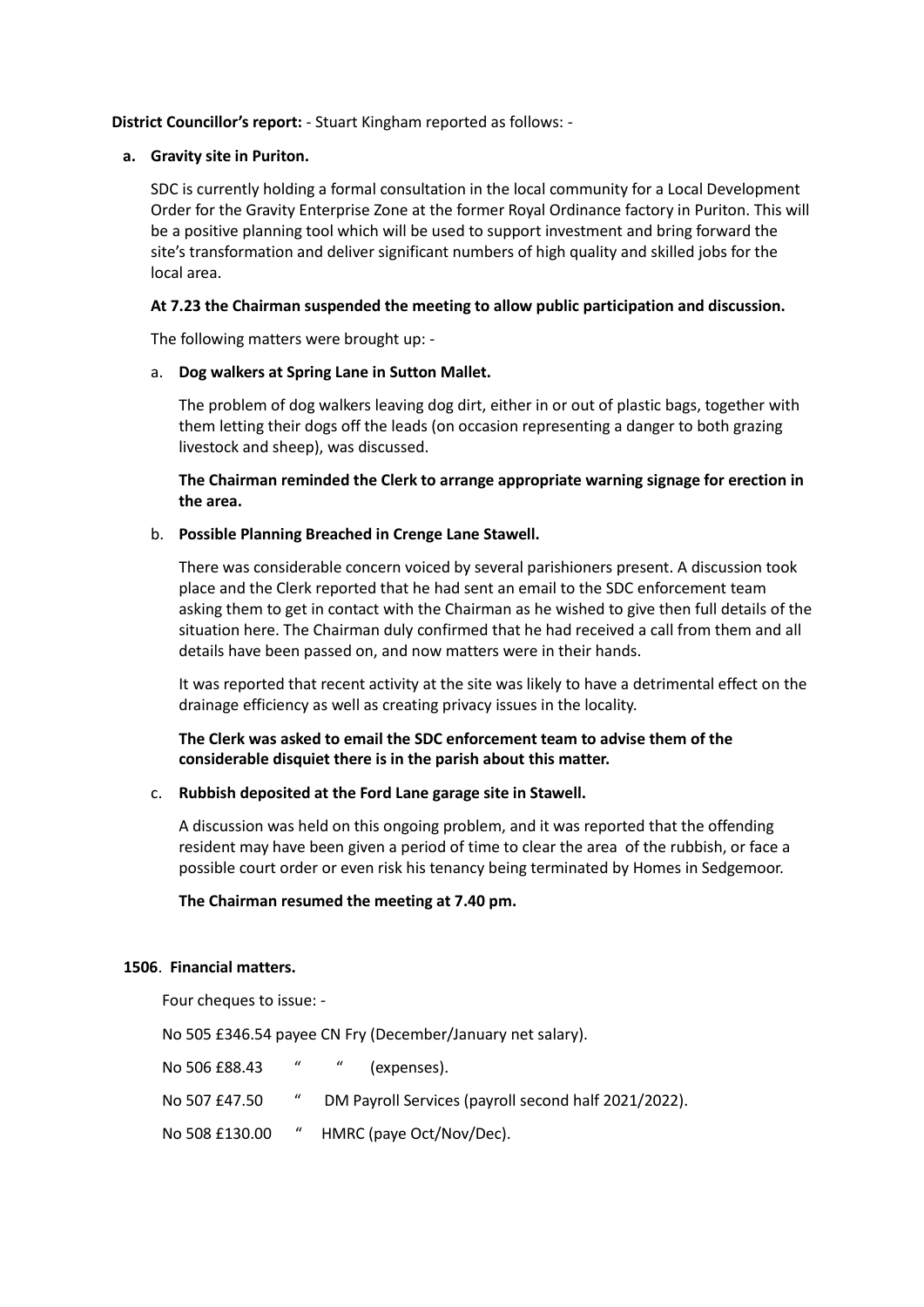### **a. Precept setting exercise 2022/2023.**

The Chairman has agreed with the Chairman of the village hall committee that the financial support given by the Parish Council should be a nominal £50 for 2022/2023. This is taking account of the substantial support that village halls have received from Central Government during the Covid-19 period.

The Clerk conducted a line by line examination of the projected income and expenditure for 2022/2023, based on the precept being levied at £4500 (down from £4950 for the current year). Projected expenditure totals £4385, giving a modest uplift to projected reserves at the 2022/2023 year end of £115, making total reserves at that time some £1838.

The Chairman made reference to the Queen's Platinum Jubilee in 2022, and said any support given could be met from reserves.

A motion to set the 2022/2023 Precept at £4500 was proposed by Hugh Gange-Harris and seconded by Linda Osborn and agreed unanimously.

**1507. Planning:** - no new applications.

### **a. Possible Planning Breaches at Crenge Lane in Stawell.**

This has already been covered (see above).

#### **1508. Correspondence**.

#### **a. Disruption caused by Open Reach during recent fibre cable laying in Sutton Mallet.**

The Chairman opened this discussion by reporting that he had received many complaints from parishioners about the unnecessarily obstructive and disruptive manner in which the recent fibre cable laying exercise was carried out by Open Reach in Sutton Mallet. He said the team handling the operation appeared to have no means of alleviating road use. The situation in Sutton Mallet, with there being only single lane entry points into the village, led to a generally chaotic situation for much of the time.

The team that cleared the telegraph poles ahead of the cable installation, dumped vegetation from both the poles and hedgerows (where wholesale clearance and unnecessarily significant breaches in hedges were created), into drainage outfall ditches, with gripes being blocked. An undertaking given to the Chairman (when he queried their method of working), to return and clear out the ditch near to his farm, had not yet materialised.

Following a discussion the Clerk was asked to write to Open Reach and express the Parish Council's frustration with all the unnecessary problems caused, in the strongest possible terms, also writing to SCC Highways and express the wish that any future such activities are conducted by properly trained, competent and sympathetic contractors.

### **b. Somerset Waste Partnership Festive Collections 2021/2022 and the Launch of "Recycle More" in February/March 2022.**

Details of the festive collection date changes have been received and posted on the web.

"Recycle more" – now successfully up and running in Taunton Deane, Mendip and South Somerset, is due to be rolled out in Sedgemoor and West Somerset in February/early March 2022.

For the latest news and updates – check: -